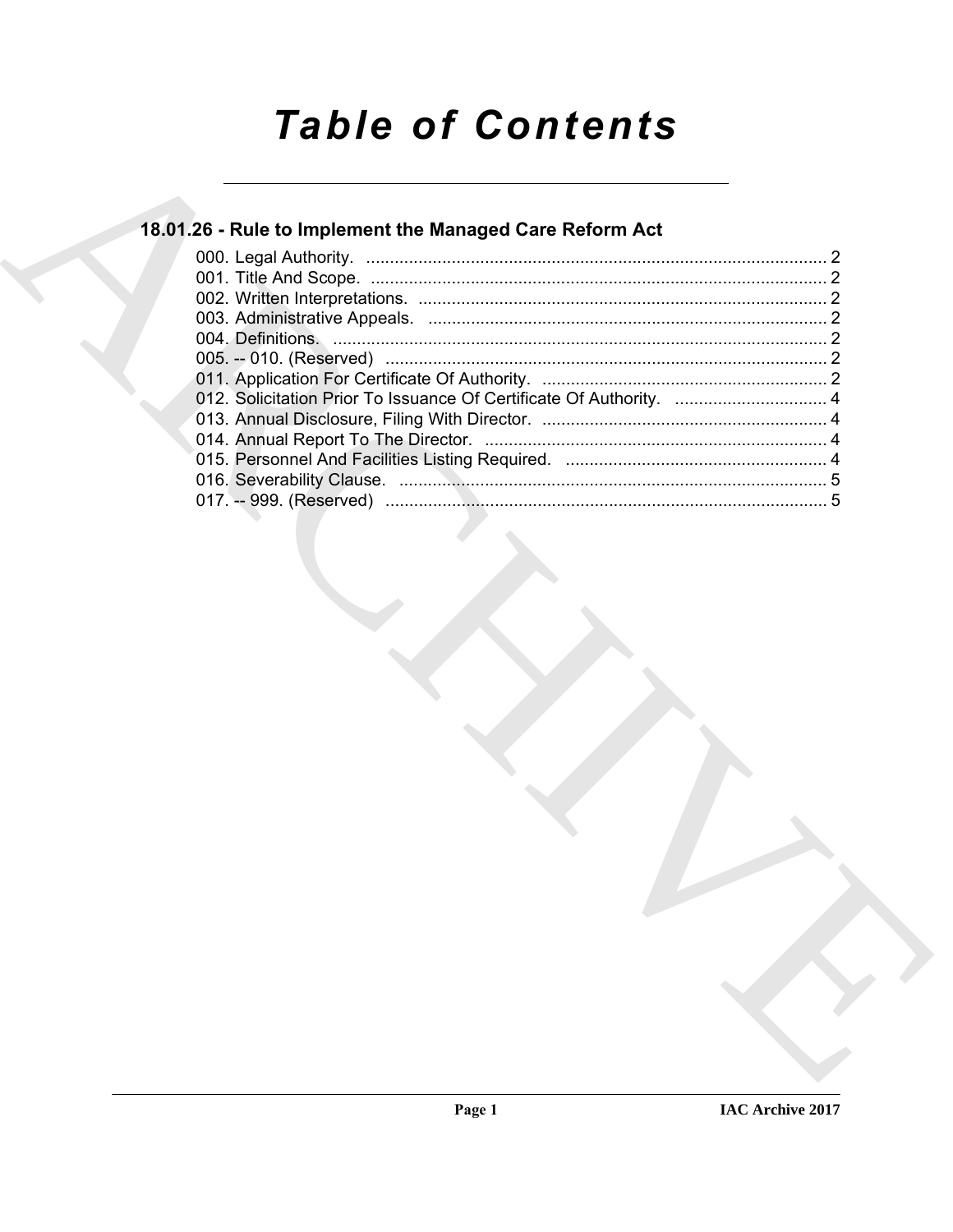#### **IDAPA 18 TITLE 01 CHAPTER 26**

#### **18.01.26 - RULE TO IMPLEMENT THE MANAGED CARE REFORM ACT**

#### <span id="page-1-1"></span><span id="page-1-0"></span>**000. LEGAL AUTHORITY.**

This rule is promulgated and adopted pursuant to the authority vested in the Director under Chapter 39, Title 41, Idaho Code. (7-1-98)

#### <span id="page-1-2"></span>**001. TITLE AND SCOPE.**

**01. Title**. This rule shall be cited in full as Idaho Department of Insurance Rules, IDAPA 18.01.26, "Rule to Implement the Managed Care Reform Act."

**15.01.26 - RULE TO IMPLEMER 26**<br> **CHARCHIVE CONTRACT THE MANAGED CARE REFORM ACT**<br> **CHARCHIVE CONTRACT CONTRACT CONTRACT CONTRACT CONTRACT CONTRACT CONTRACT CONTRACT CONTRACT CONTRACT CONTRACT CONTRACT CONTRACT CONTRACT 02. Scope**. The Act and this Rule are intended to define procedures to be followed in establishing and operating a Managed Care Organization; to define how certain of the powers of the Managed Care Organization shall be exercised; to define certain required reserves or liabilities; to establish requirements of certain reports and general disclosures to be furnished to the Director; and to establish rules pertaining to an organized system of health care<br>providers, or those providers who willingly accept referrals through the managed care organization. (7-1providers, or those providers who willingly accept referrals through the managed care organization.

#### <span id="page-1-3"></span>**002. WRITTEN INTERPRETATIONS.**

In accordance with Section 67-5201(19)(b)(iv), Idaho Code, this agency may have written statements which pertain to the interpretation of the rules of the chapter, or to the documentation of compliance with the rules of this chapter.<br>These documents will be available for public inspection and copying at cost at this agency. (7-1-98) These documents will be available for public inspection and copying at cost at this agency.

#### <span id="page-1-4"></span>**003. ADMINISTRATIVE APPEALS.**

All contested cases shall be governed by the provisions of IDAPA 04.11.01, "Idaho Rules of Administrative Procedure of the Attorney General." (7-1-98) Procedure of the Attorney General."

#### <span id="page-1-10"></span><span id="page-1-5"></span>**004. DEFINITIONS.**

<span id="page-1-15"></span>**01.** The Act. All terms defined in the Act which are used in this rule shall have the same meaning as the Act. used in the Act.

<span id="page-1-11"></span>**02. Balance Billing**. An organized system of health care providers and providers who accept referrals from the Managed Care Organization are prohibited from balance billing individuals. Balance billing refers to the practice whereby a provider bills an individual covered under the benefit plan for the difference between the amount the provider normally charges for a service and the amount the plan, policy, or contract recognizes as the allowable charge or negotiated price for the service delivered. (7-1-98) charge or negotiated price for the service delivered.

**03. Director**. The term, Director, as referred to in this rule, shall mean the Director of the Department of Insurance, State of Idaho. NOTE: Senate Bill No. 1294, effective July 1, 1974, created the position of Director of the Department of Insurance to be the chief executive officer of that department and to assume the duties of the previous Commissioner of Insurance. (7-1-98) previous Commissioner of Insurance.

<span id="page-1-14"></span><span id="page-1-13"></span><span id="page-1-12"></span>**04. MCO**. Managed Care Organizations shall be abbreviated to MCO in this rule. (7-1-98)

**05. MCO Provider**. MCO provider means any provider owned, managed, employed by, or under contract with an MCO to provide health care services to MCO members. An MCO provider includes a physician, hospital, or other person licensed or otherwise authorized to furnish health care services. (7-1-98) hospital, or other person licensed or otherwise authorized to furnish health care services.

#### <span id="page-1-6"></span>**005. -- 010. (RESERVED)**

#### <span id="page-1-8"></span><span id="page-1-7"></span>**011. APPLICATION FOR CERTIFICATE OF AUTHORITY.**

<span id="page-1-9"></span>**01. Certificate of Authority Required**. Any person offering a managed care plan on a predetermined and prepaid basis is transacting the business of insurance and must be authorized under a Certificate of Authority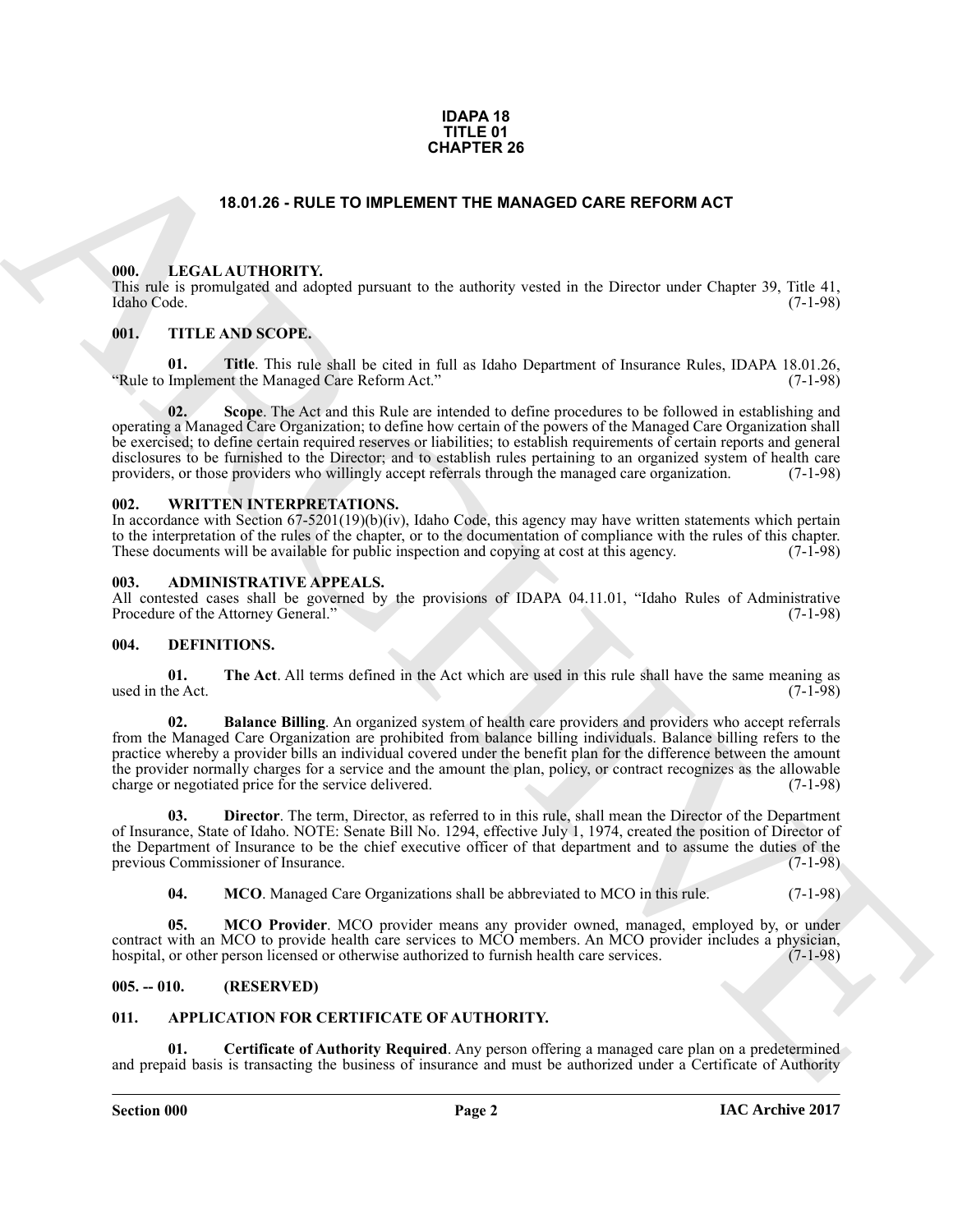#### *IDAHO ADMINISTRATIVE CODE IDAPA 18.01.26 - Rule to Implement the Managed Care Reform Act*

issued by the Director of Insurance. (7-1-98)

<span id="page-2-0"></span>

<span id="page-2-1"></span>**02. Availability of Forms**. Application forms will be furnished by the Director on the request of the  $MCO.$  (7-1-98)

**03. Application Requirements**. The application for a Certificate of Authority will include the additional affidavits, statements, and other information as enumerated in Idaho Code, Sections 41-319, 41-3904, 41- 3905, and 41-3906. After receiving these completed documents, the Director has the authority to request any supplemental information he deems necessary before final approval or disapproval is given. (7-1-98)

<span id="page-2-2"></span>**04. Capital Surplus and Deposit Requirements**. In accordance with Idaho Code, Sections 41- 3905(8) and 41-3905(9), a managed care organization having a valid Idaho certificate of authority to transact insurance as a health maintenance organization on or before July 1, 1997, or a managed care organization issued a certificate of authority after July 1, 1997, may be allowed by the Director of the Department of Insurance a period of up to three years to comply with the capital, surplus, and deposit requirements of Idaho Code, Sections 41-313 and 41-316 or 41-316A. (7-1-98)

**a.** The Director has established the following minimum increases in capital fund requirements as per Idaho Code, Section 41-3905(8), based on the number of enrolled members:

| <b>Enrolled Members</b> | <b>Capital Funds</b> |
|-------------------------|----------------------|
| $0 - 100$               | 200,000              |
| 101-300                 | 300,000              |
| 301-500                 | 400,000              |
| 501-700                 | 500,000              |
| 701-1,000               | 1,000,000            |
| 1,001-2,000             | 1,500,000            |
| 2,001-3,000             | 2,000,000            |

(7-1-98)

**b.** In no event shall the organization's capital funds be less than the following:

| One year after the organization becomes subject to Title 41,<br>Chapter 39, as amended effective July 1, 1997:             | \$1,000,000 |
|----------------------------------------------------------------------------------------------------------------------------|-------------|
| Two years after the date the organization becomes subject to<br>Title 41, Chapter 39, as amended effective July 1, 1997:   | \$1,500,000 |
| Three years after the date the organization becomes subject<br>to Title 41, chapter 39, as amended effective July 1, 1997: | \$2,000,000 |

(7-1-98)

**Expansion of Insurance<br>
Expansion of Francesco.**<br>
This Dockstate values and the transformation of Francesco.<br>
ARCHIVE A systemation of Francesco. The expansion of Francesco and Table 19 the Princest over the required of **c.** Immediately upon becoming subject to Title 41, Chapter 39, Idaho Code, as amended effective July 1, 1997, the managed care organization's minimum statutory deposit requirements shall be calculated as fifty percent (50%) of the amount of the organization's Capital funds as calculated above up to a maximum of one million dollars (\$1,000,000), but shall not be less than two hundred thousand dollars (\$200,000). The amount of the deposit so held by the Department shall be adjusted based on the organization's December 31st and June 30th financial statement filings each year. In no event will the minimum required statutory deposit amount be reduced. Upon notification by the department of the necessary increase in the deposit amount, the organization will have no more than thirty (30) days to come into compliance with the required amount. Failure to increase the deposit as required will subject the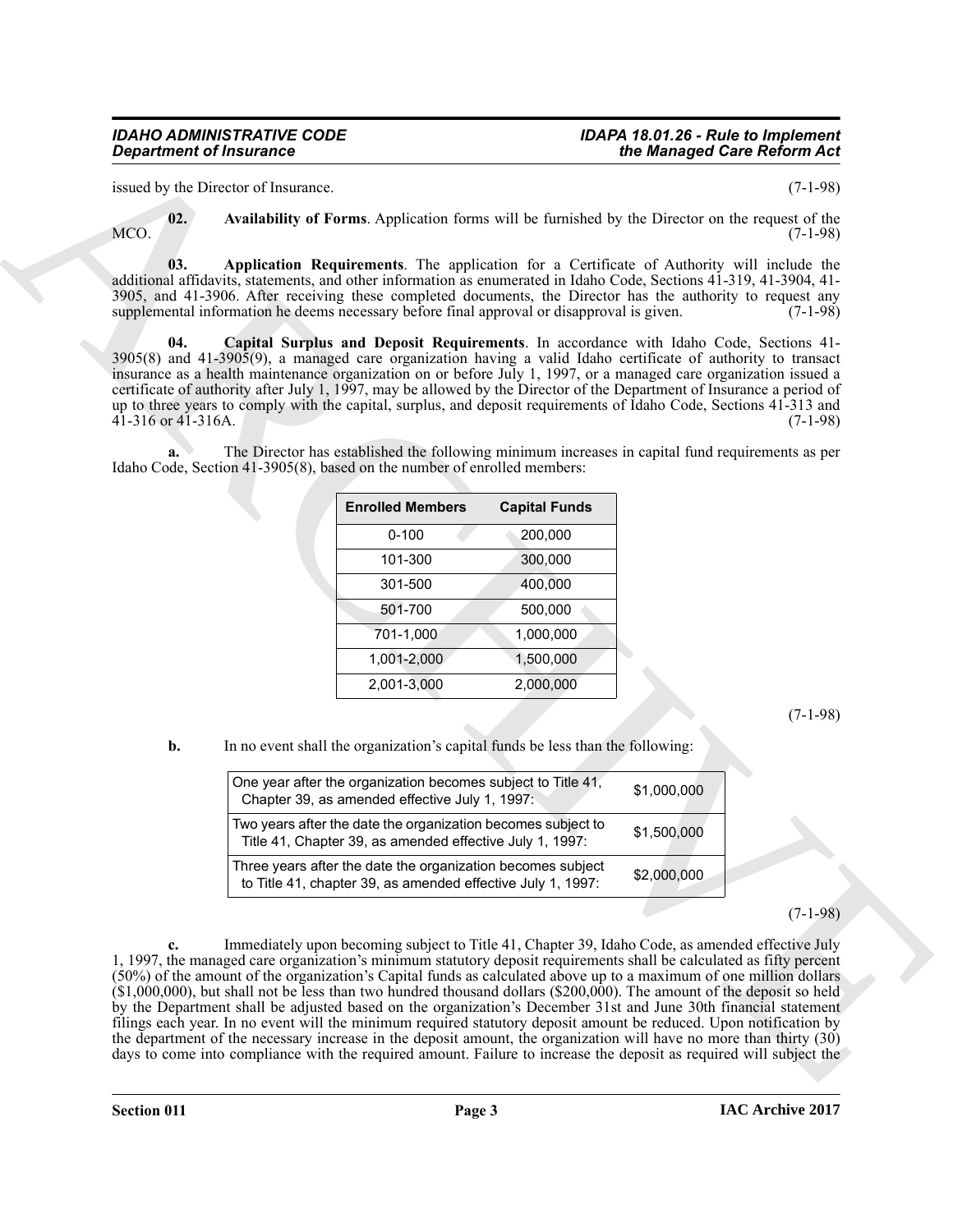organization to suspension or revocation of its certificate of authority pursuant to Section 41-326, Idaho Code. (7-1-98)

#### <span id="page-3-8"></span><span id="page-3-0"></span>**012. SOLICITATION PRIOR TO ISSUANCE OF CERTIFICATE OF AUTHORITY.**

<span id="page-3-10"></span>**01. Permission for Solicitation Required**. In accordance with Section 4, paragraph (2) of the Act, a proposed MCO, after filing its application for a Certificate of Authority, may request permission from the Director to inform potential enrollees concerning its proposed managed care services. (7-1-98)

<span id="page-3-11"></span>**02. Solicitation Materials**. Before contacting potential enrollees or subscribers, the proposed MCO shall submit its request for permission to the Director in writing, with copies of brochures, advertising or solicitation materials, sales talks or any other procedures or methods to be used. (7-1-98) materials, sales talks or any other procedures or methods to be used.

**03. Methods of Solicitation**. Advertising and solicitation materials used by a proposed MCO must meet the following minimum requirements: (7-1-98)

<span id="page-3-9"></span>**a.** The prospective enrollee shall clearly be advised that: (7-1-98)

i. The proposed MCO is not as yet authorized to offer health care services in this state; (7-1-98)

ii. Coverage for health care services is not being provided at the time of the solicitation; (7-1-98)

iii. The solicitation is not a guarantee that any services will be provided at a future date. (7-1-98)

**b.** The format and content of any material offered shall be in conformity with the MCO Act. Such shall contain but not be limited to the following information: (7-1-98) material shall contain but not be limited to the following information:

i. Complete description of the proposed MCO services and other benefits to which the enrollee would be entitled;  $(7-1-98)$ 

ii. The location of all facilities, the hours of operation, and the services which would be provided in each facility; (7-1-98)

iii. The predetermined periodic rate of payment for the proposed services; (7-1-98)

iv. All exclusions and limitations on the proposed services, including any copayment feature, and all restrictions relating to pre-existing conditions. (7-1-98)

**c.** No person shall solicit enrollment or inform prospective enrollees concerning proposed MCO services unless compensated solely as a salaried employee of the proposed MCO.  $(7-1-98)$ 

#### <span id="page-3-4"></span><span id="page-3-1"></span>**013. ANNUAL DISCLOSURE, FILING WITH DIRECTOR.**

The annual disclosure material required to be filed with the Director pursuant to Section 41-3914(3), Idaho Code, shall be filed with the reports to the Director on or before March 1 each year. (7-1-98) shall be filed with the reports to the Director on or before March 1 each year.

#### <span id="page-3-5"></span><span id="page-3-2"></span>**014. ANNUAL REPORT TO THE DIRECTOR.**

*Given the Character* Constant Constant Constant Constant Constant Constant Constant Constant Constant Constant Constant Constant Constant Constant Constant Constant Constant Constant Constant Constant Constant Constant In accordance with Sections 41-3910 and 41-335, Idaho Code, every managed care organization shall annually on or before the first day of March, file with the Director a full and true statement of its financial condition, transactions and affairs as of the preceding December 31. Unless otherwise required by the Director, the statement is to be prepared in accordance with the annual statement instructions and the accounting practices and procedures manual adopted by the National Association of Insurance Commissioners (NAIC) and is to be submitted on the NAIC annual convention blank form. The managed care organization shall also file its annual audited financial report in accordance with IDAPA 18.01.62, "Annual Audited Financial Reports."

#### <span id="page-3-3"></span>**015. PERSONNEL AND FACILITIES LISTING REQUIRED.**

<span id="page-3-7"></span><span id="page-3-6"></span>**01.** Current Listing Required. The MCO shall at all times keep a current list of all personnel,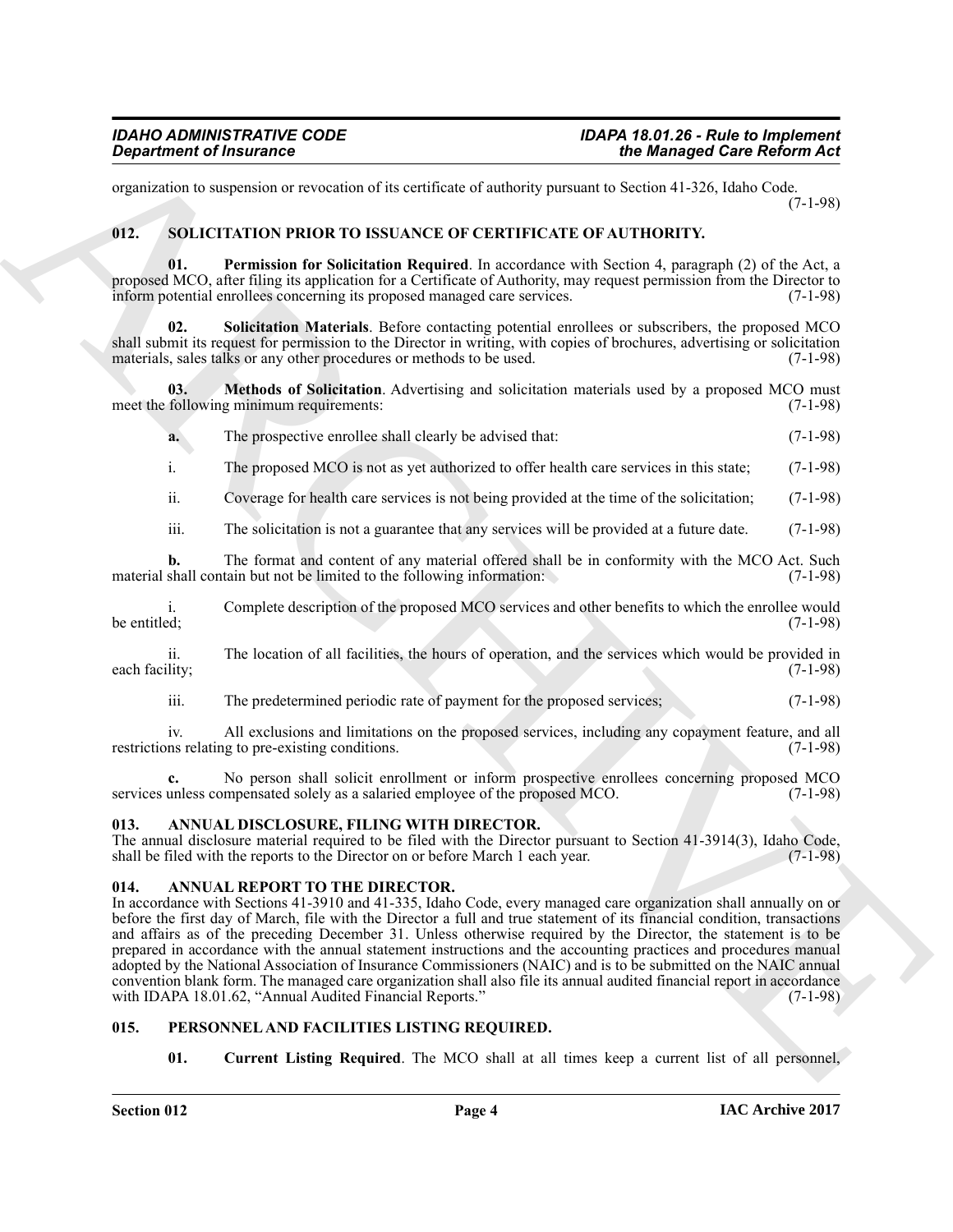providers and facilities employed, retained or under contract to furnish health care services to enrollees. This list shall be available to the Director at his request. (7-1-98)

<span id="page-4-5"></span><span id="page-4-2"></span>**02. Allowable Expense -- No Balance Billing**. No MCO provider or other provider accepting a referral from an MCO, who treats or provides services to an individual covered by the MCO, shall charge to or collect from any member or other beneficiary any amount in excess of that amount of compensation determined or allowed for a particular service by the MCO or by the administrator for the MCO. Nothing in this section shall be construed to prevent the collection of any copayments, coinsurance, or deductibles allowed for in the plan design. (7-1-98)

**Considered Francesco C** and the counter of the same bound in the same bound of the same of the same of the same of the same of the same of the same of the same of the same of the same of the same of the same of the same **03. Procedures for Basic Care and Referrals**. The MCO shall provide basic health care to enrollees through an organized system of health care providers. In plans in which referrals to specialty physicians and ancillary services are required, the MCO provider or the MCO shall initiate the referrals. The MCO shall inform its providers of their responsibility to provide written referrals and any specific procedures that must be followed in providing referrals, including probibition of balance billing. referrals, including prohibition of balance billing.

<span id="page-4-3"></span>**04. Health Care Services to Be Accessible**. The MCO, either directly or through its organized system of health care providers, shall arrange for covered health care services, including referrals to providers within the organized system of health care providers and noncontracting providers, to be accessible to enrollees on a timely basis in accordance with medically appropriate guidelines consistent with generally accepted practice parameters.

(7-1-98)

<span id="page-4-4"></span>**05. Out of Network Services**. In the case of provider care which is delivered outside of the organized system of health care providers or defined referral system, the MCO must alert those covered under health benefit plans to the fact that providers which are not MCO providers, or have not accepted written referrals, may balance bill the customer for amounts above the MCO's maximum allowance. Consumers should be encouraged to discuss the issue with their providers (7-1-98) issue with their providers

#### <span id="page-4-0"></span>**016. SEVERABILITY CLAUSE.**

If any provision of this rule, or the application thereof to any person or circumstance, is held invalid, the remainder of the rule, or the applicability of such provision to other persons or circumstances, shall not be affected thereby.

(7-1-98)

<span id="page-4-1"></span>**017. -- 999. (RESERVED)**